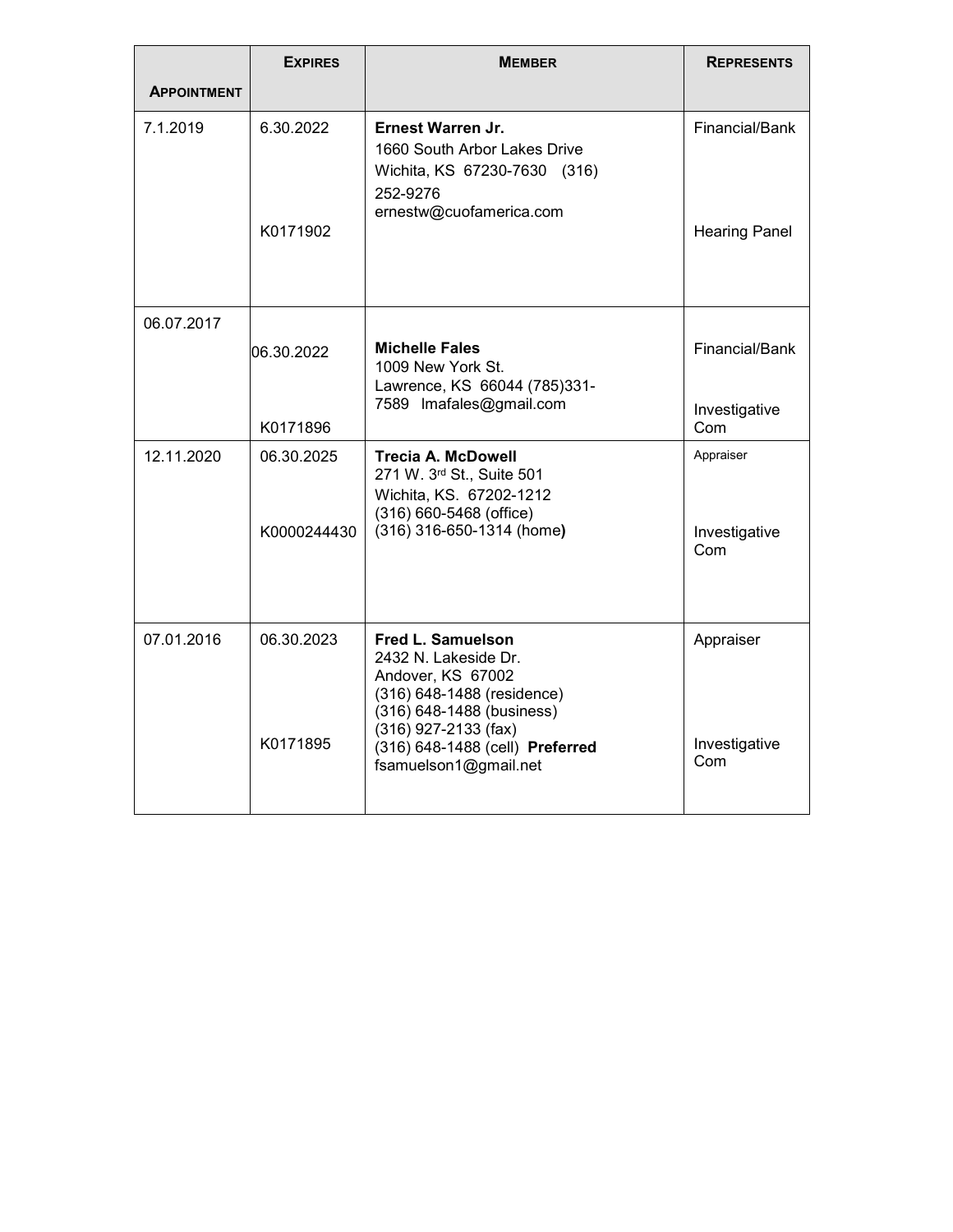| 07.01.2020 | 06.30.2023<br>K0171899 | Diosselyn Tot-Velasquez<br>4024 Springfield Street<br>Kansas City, KS 66103-2914<br>(913) 378-7480 (phone)<br>2.dvelasquez@gmail.com                                                                  | Public Member<br><b>Hearing Panel</b> |
|------------|------------------------|-------------------------------------------------------------------------------------------------------------------------------------------------------------------------------------------------------|---------------------------------------|
| 08.14.2017 | 06.30.2023<br>K0171897 | Scott A. Brown<br>Farm Credit of Western Kansas, ACA<br>1190 S. Range<br>Colby, KS 67701<br>(785) 462-6714 (phone)<br>(785) 462-7152 (fax) (785)<br>462-1105 (cell)<br>scott.brown@fcwk.com           | Appraiser<br>Investigative<br>Com     |
| 10.2.2020  | 06.30.23               | <b>Beverly S. Easterwood</b><br>HDC Consulting Group, Inc.<br>1021 N. 7 <sup>th</sup> St., Ste. 106<br>Kansas City, KS 66101 (913)<br>321-2262 (phone) (913) 321- 2937 (fax)<br>beasterwood@umikc.com | Appraiser<br>Investigative<br>Com     |
|            |                        | Fran Oleen<br>Attorney General's Office 120 SW<br>10 <sup>th</sup> Ave.<br>Topeka, KS 6612<br>(785) 296-7720 (phone)<br>(785) 296-6296 (fax)<br>Fran.oleen@ag.ks.gov                                  |                                       |
|            |                        | <b>Sally Pritchett</b><br>700 SW Jackson, Ste. 804, Jayhawk Tower<br>Topeka, Kansas 66603<br>(785) 296-6736 (phone)<br>(785) 368-6443 (fax)<br>Sally.pritchett@ks.gov                                 | Executive<br><b>Director</b>          |